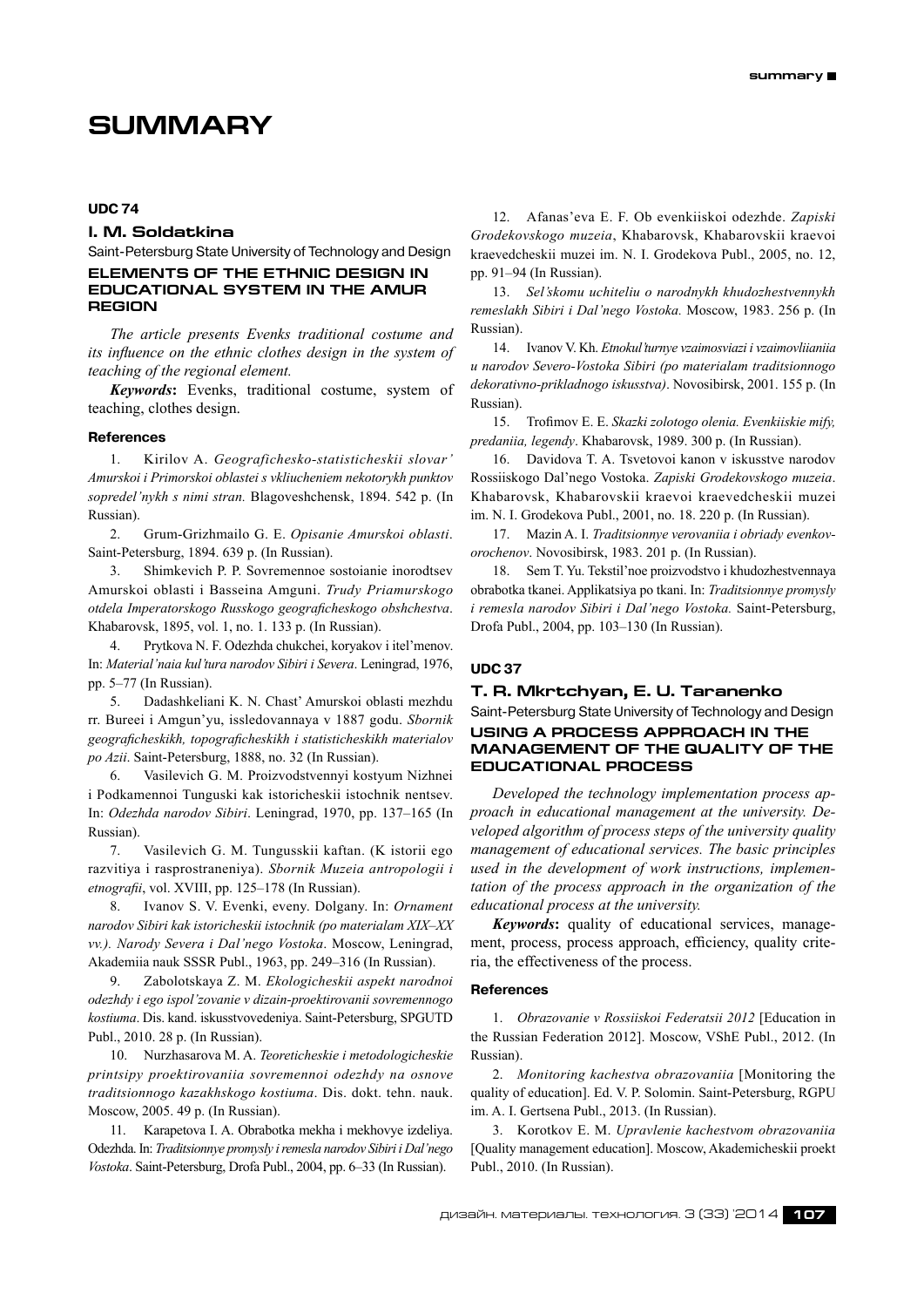4. Kurochkina A. Yu. *Upravlenie kachestvom v organizatsiiakh sfery uslug* [Quality management in service organizations]. Saint-Petersburg, SPbGUEF Publ., 2009. (In Russian).

5. Beliakov S. A. *Modernizatsiia obrazovaniia v Rossii: sovershenstvovanie upravleniia* [Modernization of education in Russia: improving governance]. Moscow, MaksPRESS, 2009. (In Russian).

6. Simonov V. P. Modernization of education in Russia: improving governance [Educational management. Know-how in education].Moscow, Vysshee obrazovanie Publ., 2006. (In Russian).

#### **UDC 74.01/.09**

# **A. E. Bochko, P. N. Beschastnov**

Moscow State University of Design and Technology **Sailor theme in the design of children's textiles**

*The article presents children's sailor-style costume history from the middle of 19 century topresent day and illustrates current trends in sailor theme and marine motifs applying for children's textiles.*

*Keywords***:** sailor style, sea theme children'scostume, textile patterns, stripes, vintage style.

#### **References**

1. Serebriakova K. G. *Detskii kostium XVIII — pervoi chetverti XX veka*. Moscow, 2010. (In Russian).

2. *Collezioni Bambini Rossiia*, 2012, vol. 2. (In Russian).

3. Malakhova S. A., Zhuravleva T. A., Kozlov V. N., et al.*Khudozhestvennoe oformlenie tekstil'nykh izdelii*. Moscow, Legprombytizdat Publ., 1988. (In Russian).

4. Uinifred Aldrich.*Detskaia odezhda, angliiskii metod konstruirovaniia i modelirovaniia*. Moscow, 2010. (In Russian).

# **UDC 658.512.23**

#### **A. Yu. Demshina**

Saint-Petersburg State University of Culture and Arts

# **Destinations interpretation the costume peoples of the Far North in contemporary fashion**

*This article discusses and theoretically substantiated the main directions of interpretation of the traditional costume the peoples of the north in modern fashion. For today there are a number of directions update of the traditional costume in fashion: the use of forms and cut in traditional costume fashion collections, the use of traditional fabrics and their production technology, the use of colors characteristic of ethnics, the use of ethnic patterns in the contemporary way redefining accessories and additions to traditional costume actualization of ethnic themes in the context of theater, fantastic aesthetics. On the analysis of specific collections of Russian and foreign designers, and demonstrate the importance of particular ethnic trends in modern fashion.*

*Keywords***:** traditional costume of the Far North, the ethnic trend in fashion, postmodernism, modern fashion, Russian designers.

#### **References**

1. Norboeva T. B. Fenomenologiia traditsionnogo kostiuma v sovremennoi mode. In 4 part.*Istoricheskie, filosofskie, politicheskie i iuridicheskie nauki, kul'turologiia i iskusstvovedenie. Voprosy teorii i praktiki*. Tambov, Gramota Publ., 2011, no. 5 (11). (In Russian).

2. Dolgikh B. O. *Ocherki po etnicheskoi istorii nentsev i entsev*. Moscow, Nauka Publ., 1970. P. 9. (In Russian).

3. Violetta Litvinova. Available at: http://www.justfollowme. ru/violetta-litvinova (accessed 31 July 2014).

4. Romina. Available at: http://romina.modnaya.ru (accessed 31 July 2014).

5. Alexander McQueen. Available at: http://www. alexandermcqueen.com/womenswear/AA, en\_US, sc. html (accessed 5 August 2013).

6. Galliano. Available at: http://www.gallianostore. com/Galliano-Collections/collection-landing, en, pg. html (accessed 31 July 2014).

7. Karl Lagerreld. Available at: http://www.karl. com/kollections/(accessed 31 July 2014).

8. Jean-Paul Gaultier. Available at: http://www.jeanpaulgaultier. com/en/mode/hautecouture (accessed 31 July 2014).

9. DENISSIMASHEV. Available at: http://denissimachev. ru/content/collections. html (accessed 31 July 2014).

10. Dizainer Iugry Elena Skakun. Available at: http://www. ugrafashion.ru/library/(accessed 31 July 2014).

# **UDC 7.02**

# **V. L. Zhukov, O. S. Džuromskaâ**

Saint-Petersburg State University of Technology and Design **Information support of**

# **accessory-transformer in ethnic style in the genre of «Rainer»**

*View ethnic artistic style in the genre of «Rainer» as a historical category (Japan, China) in the development of accessory-transformer system in the form of cognitive models with structural features and all internal links to a variety of complex approach to solving problems and detect patterns made of stiil the style's evolution in design.*

*Keywords***:** ethnic style, design, jewelry, information technology.

# **References**

1. Aliev V. G. *Teoriia organizatsii* [Organization theory]. Moscow, Ekonomika Publ., 2003. 431 p. (In Russian).

2. Grozhan D. V. *Spravochnik nachinaiushchego dizainera* [Directory novice designer]. Rostov-na-Donu, Feniks Publ., 2010. 318 p. (In Russian).

3. Kukhta M. S. *Istoriia iskusstv* [History of Art]. Tomsk, Tomskii politekhnicheskii universitet Publ., 2010. 296 p. (In Russian).

4. *Strany i narody* [Nations and peoples]. In 20 vol. ZarubezhnaiaAziia. Vostochnaia i Tsentral'naia Aziia. M. I. Sladkovskii, et al edds. Moscow, Mysl' Publ., 1982. 285 p. (In Russian).

5. Lavrent'ev A. N. *Istoriia dizaina* [History design]. Moscow, Gardariki Publ., 2008. 303 p. (In Russian).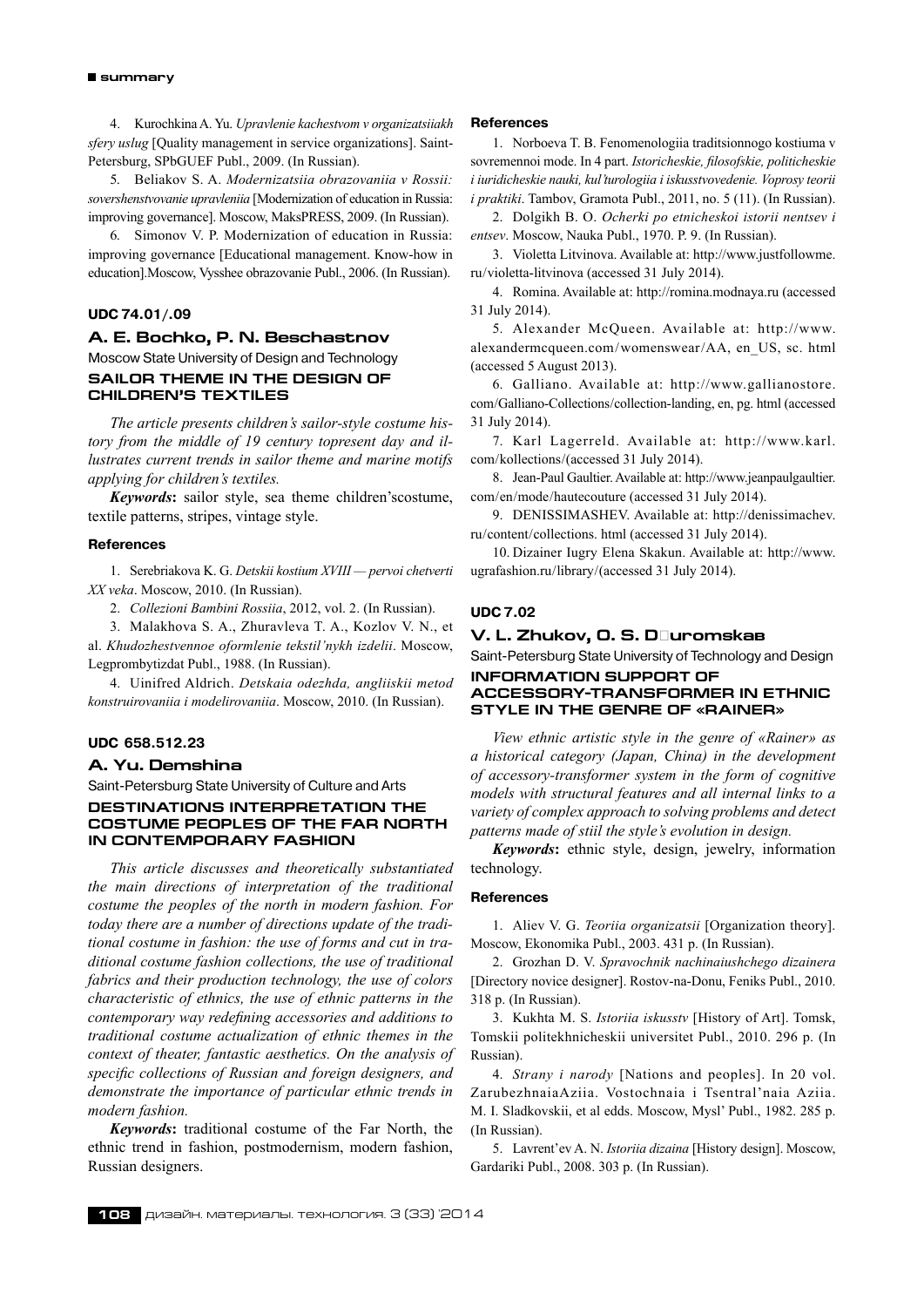6. *Iskusstvo Iaponii* [Arts of Japan]. Saint-Petersburg, Kristall Publ., 2009. 240 p. (In Russian).

7. Rybina G. V. *Osnovy postroeniia intellektual'nykh system* [Fundamentals of building intelligent systems]. Moscow, Finansy i statistika; INFRA-M Publ., 2010. 432 p. (In Russian).

8. Nikiforov B. T., Chernova V. V. *Iuvelirnoe iskusstvo* [Jewelled Arts]. Rostov-na-Donu, Feniks Publ., 2006. 249 p. (In Russian).

# **UDC 74.01/.09**

#### **E. Bochko, P. N. Beschastnov**

Moscow State University of Design and Technology **Tartan patterns in the design of children's textiles**

*The article presents a history of tartan patterns in children's costume from 19 century topresent day and illustrates current trends in children's tartan-style textiles.*

*Keywords***:** *children's costume, textile design, tartan patterns.*

## **References**

1. Serebriakova K. G. *Detskii kostium XVIII — pervoi chetverti XX veka*. Moscow, 2010. (In Russian).

2. *Modnyi magazin*. Saint-Petersburg, 1863, no. 22 (In Russian).

3. Uinifred Aldrich.*Detskaia odezhda, angliiskii metod konstruirovaniia i modelirovaniia*. Moscow, 2010. (In Russian).

4. *Collezioni BambiniRossiia,* 2013/2014.

# **UDC 67.02**

# **Gudelaytis, E. Sisfontes, L. Zhukova**

Saint-Petersburg University of Technology and Design; Atelier AgAu owned by Sisfontes Design, Torsen Alms gatan 27, 12761, H gersten, Sweden

# **COMPARATIVE ANALYSIS OF TRADITIONAL AND MODERN METHODS OF MANUFACTURING AND REPRODUCTION OF FILIGREE PRODUCTS. INNOVATIVE METHODS TO OBTAIN FILIGREE ORNAMENT OF HIGH QUALITY**

*A review of processes, equipment and materials for traditional and modern methods of production and reproduction filigree products were hold. The main results of the experimental work of reproducing filigree ornaments using additive technologies were demonstrated. We propose a method of mechanization technology of filigree products through the development of an accessory for bending wire of various types.*

*Keywords***:** filigree, jewelry, ornamental compositions, additive manufacturing.

#### **References**

1. Novikov V. P. *Ruchnoe izgotovlenie iuvelirnykh ukrashenii* [Hand crafted jewelry]. Saint-Petersburg, Politehnica Publ., 1991. 184 p. (In Russian).

2. Flerov A. V. *Khudozhestvennaia obrabotka metallov* [Art

metal]. Moscow, Vysshaia shkola Publ., 1976.122 p. (In Russian).

3. Malahovskiy I. Scans of patterns.*Science and Life*, 1982, p. 2 (In Russian).

4. Gudelaytis A. K.,Zhukova L. T. Evaluation of the possibility of application of selective laser melting technology and three-dimensional printing in the reproduction filigree products.*Design. Materials. Technology,* 2013, no. 2 (27), pp. 54–56 (In Russian).

5. Gudelaitis A. K. *Ustroistvo dlia gibki dlinnomernykh ob» ektov* [The device for bending of long objects]. Patent RF no. 2013113151.

# **UDC 677.025 E. GRIGORJEV, T. A. STRANADKO**

# **The Obtaining of flocked patterns on knitted goods**

*The paper is devoted to the technology of flocking the patterns on knitted goods. Flocked pattern was fixed on the different knitted structures. The extensibility of knitwear with flocked pattern was investigated also.*

**Keywords:** flocking, knitted structure, extensibility.

#### **References**

1. Bershev E. N. *Elektroflokirovanie*. Moscow, Legkaia industriia Publ., 1977. 232 p. (In Russian).

2. *Sait kafedry trikotazhnogo proizvodstva SPGUTD*. www. trik.sutd.ru

3. Bershev E. N., et al.*Netkanye tekstil'nye polotna*. Moscow, Legprombytizdat Publ., 1987. 400 p. (In Russian).

4. Ivanov O. M., Mikhailov B. S. *Metody optimizatsii tekhnologicheskikh protsessov tekstil'noi promyshlennosti*. Saint-Petersburg, SPGUTD Publ., 2011. 148 p. (In Russian).

# **UDC 677.024:677.017 B. M. Primachenko**

# **Simulation of structure for nets of PET threads**

*Presents simulation of structure for nets of PET threadsfor paper industry. As a result of realization of models the following parameters can be defined: co-ordinates of threads arrangement in structure; increment in length and deflections of threads; thickness of net; linear, superficial and volume filling with threads; superficial and volume porosity; area and volume density.*

*Keywords***:** model, simulation, net, structure, PET threads.

## **References**

1. State Standard 29104.0–91. Industrial fabrics. Rules for acceptance and method of sampling. Moscow, Standartov Publ., 2004. 3 p. (In Russian).

2. State Standard 29104.2–91*.* Industrial fabrics. Method for determination of thickness. Moscow, Standartov Publ., 2004. 3 p.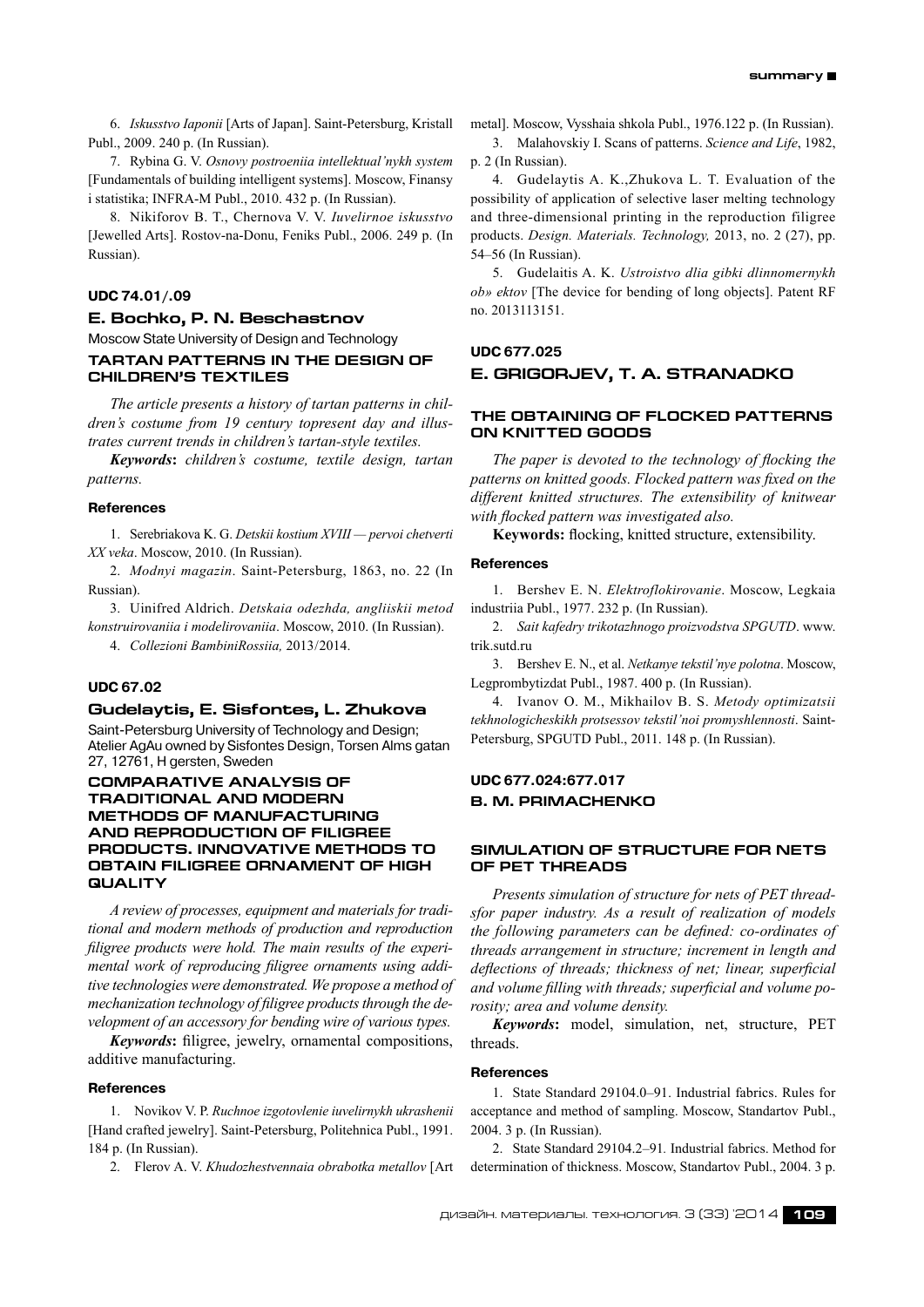#### **summary**

(In Russian).

3. State Standard 29104.3–91. Industrial fabrics. Method of determining the number of threads per 10 cm. Moscow, Standartov Publ., 2004. 4 p. (In Russian).

4. State Standard 29104.1–91. Industrial fabrics. Methods for determining the dimensions of the linear, linear and areal density. Moscow, Standartov Publ., 2004. 7 p. (In Russian).

# **UDC 72.025.4**

# **N. G. Lukyanova, L. T. Zhukov**

Northern (Arctic) Federal University of M. V. Lomonosov, Saint-Petersburg State University Technology and Design **PROBLEMS OF SELECTION OF WOOD** 

# **MATERIALS AT RESTORATION OF MONUMENTS OF WOODEN ARCHITECTURE**

*Questions of restoration of monuments of wooden architecture are considered. The problem is noted and the reasons of absence of complete perception of the building upon completion of restoration works are analysed.*

*Keywords***:** wooden architecture, restoration, color, invoice and texture of wood.

#### **References**

1. *Arkhangel'skii gosudarstvennyi muzei derevyannogo zodchestva i narodnogo iskusstva «Malye Korely».*Available at: http://www.korely.ru/88.html (accessed 20 May 2014).

2. Federal'nyi zakon ot 25.06.2002 N 73‑FZ (red. ot 23.07.2013) «Ob ob» ektakh kul'turnogo naslediya (pamyatnikakh istorii i kul'tury) narodov Rossiiskoi Federatsii» (s izm. i dop., vstupayushchimi v silu s 01.01.2014).

3. *Otchety o deyatel'nosti muzeya za 2007–2009 gody*. Available at: http://www.korely.ru/197.html (accessed 20 May 2014).

4. *IKOM Rosii*.http://www.icom.org.ru/get. asp? id=A7 (accessed 20 May 2014).

#### **UDC 623.4.012**

# **G. R. Sadykova, M. M. Chernykh, M. E. Dragunov**

Kalashnikov Izhevsk State Technical University

# **THE SIZE RANGE FOR SPORT AIR PISTOLS ANATOMICAL GRIPS**

*The size range is designed for sport pistols anatomical grip at the article according to the statistical analysis of hands experimental data measurements.*

*Keywords***:** sport air pistol, anatomical grip, size range; indifference interval.

# **References**

1. Dragunov M. E., Chernyh M. M., Sadykova G. R. Sport air pistols competitive analysis.*Vestnik IzhGTU im. M. T. Kalashnikova*, 2013, no. 4 (60), pp. 26–28 (In Russian).

2. Chernyh M. M., Sadykova G. R., Dragunov M. E. Sport pistols grip ergonomic.*Dizain. Materialy. Tekhnologiia*, 2014, no. 2 (32) (In Russian).

3. *Standartnyi pnevmaticheskii pistolet MR-46M* [MP-46M Standard Air Pistol]. Available at: http://baikalinc.ru/ru/company/55. html (accessed 20 June 2014).

4. *CARL WALTHER* [Walther LP400 Alu right, MEMORY 3D-grip size M] Available at: http://www.carl-walther.de/cw. php? lang=en&content=products&sub=1&subsub=11&product=1478 (accessed 20 June 2014).

*5. Steyr-sportwaffen*. Available at: http://www.steyrsportwaffen.at/index. php/luftpistolen/lp-10 (accessed 20 June 2014).

6. *Morini Competition Arm S. A.* Available at: http://www. morini.ch/product\_det. php? id=1 (accessed 20 June 2014).

7. Brukner B. *Faustfeuerwaffen. Technik und Schiesslehre*. DWJ Verlag GmbH, 2003. (In Deutsch).

8. Dunaevskaya T. N., Koblyakova E. B., Ivlev G. S., Ievleva R. V. *Razmernaiatipologiia naseleniia s osnovami anatomii i morfologii* [Dimensional typology of the population with the fundamentals of anatomy and morphology]. Moscow, Masterstvo; Akademiia Publ., 2001. P. 288. (In Russian).

9. Gmurman V. E. *Teoriia veroiatnostei i matematicheskaia statistika* [The theory of probability and mathematical statistics]. Moscow, Vysshaia shkola Publ., 2003. P. 479 (In Russian).

10. Runge V. F.,Manusevich Iu. P. *Ergonomika v dizaine sredy* [Ergonomics in the environment design]. Moscow, Architektura-C Publ., 2005. P. 326. (In Russian).

#### **UDC 658.512**

**K. S. Ivshin**

Udmurt state university, Izhevsk

# **METHODOLOGICAL bases OF DESIGN GROUND TRANSPORT ROBOTs**

*This paper discusses methodological bases forming ground transport robots: typology forms; factors shaping; dependence on the type of informative form robot shape; shaping algorithms in accordance with the method chosen design.*

*Keywords***:** design, robotics; vehicles, classification; methods, shaping.

#### **References**

1. Antipina E. V. Osobennosti klassifikatsii v dizainproektirovanii robototekhniki.*Materialy I I Vseross. nauch.‑tekhn. konf. «Molodye uchenye — uskoreniiu nauchnotekhnicheskogo progressa v XXI veke»*, Izhevsk, IzhGTU im. M. T. Kalashnikova Publ., 2013, pp. 1006–1010 (In Russian).

2. Antipina E. V., Ivshin K. S. Robot kak dizain-produkt. *Materialy XIX Mezhdunar. nauch.‑prakt. konf. «Sovremennye tekhnika i tekhnologii»*. Tomsk, NITPU Publ., 2013, vol. 3, pp. 276– 277 (In Russian).

3. Antipina E. V., Ivshin K. S. Razrabotka sistemy metodov inzhiniringa v dizaine robotov spetsial'nogo naznacheniia. Materialy VI Mezhdunarod. konf.*«Tekhnicheskie universitety: integratsiia s evropeiskimi i mirovymi sistemami obrazovaniia»*, Izhevsk, IzhGTU im. M. T. KalashnikovaPubl., 2014, pp. 208–211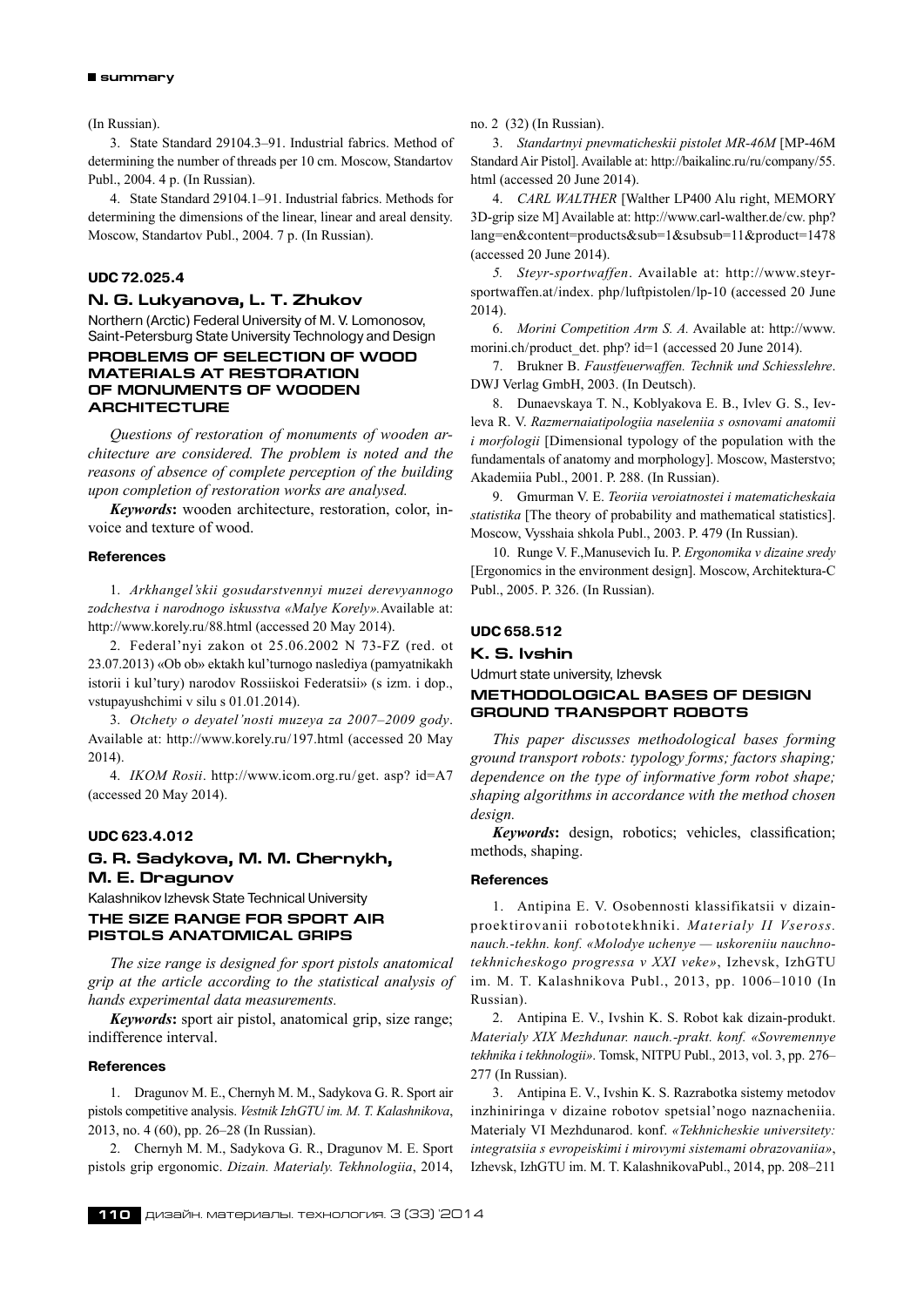(In Russian).

4. Mosorov A. M., Mosorova N. N. *Teoriia dizaina: problemy ontologicheskogo i metodologicheskogo znaniia*. Ekaterinburg, Pechatnyi dom SoliarisPubl., 2004. 412 p. (In Russian).

5. Bartashevich A. A. *Osnovy khudozhestvennogo konstruirovaniia*. Minsk, Vysheisha shkola Publ., 1984.224 p. (In Russian).

6. Neshumov B. V., et al.*Khudozhestvennoe proektirovanie*. Moscow, ProsveshcheniePubl., 1979. 175 p. (In Russian).

7. Ponomarev V. A. Arkhitekturnaia tektonika.*Materialy IV Mezhdunarod. nauch.‑prakt. konf. «Dinamika issledovaniia — 2008»*, Sofiia, 2008, pp. 65–69 (In Russian).

# **UDC 003.349**

#### **A. N. Kislitsyna, M. R. Kuznetsova**

Saint-Petersburg State University of Technology and Design **SLAVIC WRITING AND ART FURNITURE OF HAND-WRITTEN BOOKS INITIALS: HISTORYAND MODERN DESIGN DECISIONS**

*In article value of creation by Cyril and Methodius of the Slavic writing which has been the beginning of development of written culture and book business in Ancient Russia is considered. Problems of specifics of writing of initials in hand-written books are in detail discussed. Experience of creative reconsideration the Cyrillic of founts and the initials, embodied in a series of graphic works of modern designers is presented.*

*Keywords***:** slavic alphabet, old russian writing, initials of hand-written books of Ancient Russia, design of founts and initials.

#### **References**

1. *Ot aza do izhitsy*. Avtor-sostavitel' A. A. Glinkina. Orenburg, Orenburgskoe knizhnoe izdatel'stvo Publ., 2000. P. 5. (In Russian).

2. Berdinskikh V. A. O proiskhozhdenii Kirilla i Mefodiia i otnosheniiakh mezhdu grecheskoi i slavianskimi tserkvami.*Voprosy istorii*, 2006, no. 4, p. 158 (In Russian).

3. Likhtenshtein E. S. *Slovo o knige. Aforizmy. Izrecheniia. Literaturnye tsitaty*. Moscow, KnigaPubl., 1984. Pp. 68–69. (In Russian).

4. Nemirovskii E. L. *Bol'shaia kniga o knige*. Moscow, VremiaPubl., 2010. P. 138. (In Russian).

5. *Russkaia azbuka v initsialakh XI–XVI vekov*. Sostavitel' G. V. Aksenova. Moscow, SkriptoriiPubl., 1998. Pp. 19–21. (In Russian).

6. Lazarev V. N. *Feofan Grek i ego shkola*. Moscow, Iskusstvo Publ, 1961. (In Russian).

7. Istrin V. A.*1100 let slavianskoi azbuki*. Ed. L. P. Zhukovskaia. Moscow, LKI Publ., 2011. P. 170. (In Russian).

8. Franklin S. *Pis'mennost', obshchestvo i kul'tura v Drevnei Rusi (okolo 950–1300 gg.).* Saint-Petersburg, DmitriiBulanin Publ., 2010. P. 159. (In Russian).

9. Karpenko L. B. *Sviashchennaia azbuka Kirilla*. Samara, Ofort Publ., 2006. P. 213. (In Russian).

#### **UDC 74**

#### **O. A. Kostiuchenko Olga**

Presidential library of B. N. Yeltsin, St. Petersburg **Pre-training multimedia projects**

*This article about stage of pre-training of multimedia projects. The author of article shows the tasks, forms and activities of works at all stages of a multimedia project. Particular attention is drawn to the formation of the technical task as a fundamental factor in the successful design and implementation of a multimedia container. The main advantage of the new model of multimedia design is the reduction of timelines for pre-design stage. A significant decrease in the cost and timelines for finding and creating methodological basis of project. Minimizing the number of working human resources, as a result lower financial costs aimed at the implementation of the project.*

*keywords***:** multimedia, media design, projecting in media design.

#### **References**

1. Dvorko N. I., Poznin V. F., Kuznetsov I. R., Kaurykh A. E. *Osnovy rezhissury mul'timedia-programm*. Saint-Petersburg, SPbGUP Publ., 2005. 313 p. (In Russian).

2. *Bazovye informatsionnye tekhnologii: mul'timediatekhnologii, CASE-tekhnologii*. Lektsiia 7. Institut kosmicheskikh i informatsionnykh tekhnologii SFU. Available at: ikit.edu.sfu-kras.ru (accessed 10 August 2014).

3. *Informatsionnyi povod*. Available at: yavibral.ru (accessed 10 August 2014).

# **UDC 744 (075.8)**

# **I. B. Abbasov, V. V. Orekhov**

Engineering and Technological Academy of the Southern Federal University, Taganrog

# **COMPUTER SIMULATION OF INTERIOR CABIN amphibious aircraft «CHIBIS»**

*The article examines of computational modeling of salon interior amphibious aircraft «Chibis». Presented various concepts of layout the passenger salon. Design of interior objects is carried out into account ergonomic standards. For computational modeling of salon used graphical three-dimensional modeling system 3 ds Max. Modeling of objects provided method of Polygon Extrude. At shading of scene assignment materials are sub-object level. Is a scene realistic rendering an interior of salon amphibious aircraft.*

*Keywords***:** layout of the amphibian salon, ergonomics of salon, modeling interior of salon, passenger seat, shading of objects, rendering of salon.

#### **References**

1. Abbasov I. B., Orekhov V. V. Kontseptual'naia model' samoleta-amfibii «Chibis».*Dizain. Materialy. Tekhnologiia,* 2013, no. 3, pp. 95–97 (In Russian).

2. *Ugolok neba. Falcon 900.* Available at: http://airwar. ru/enc/craft/falcon900.html (accessed 04May 2014).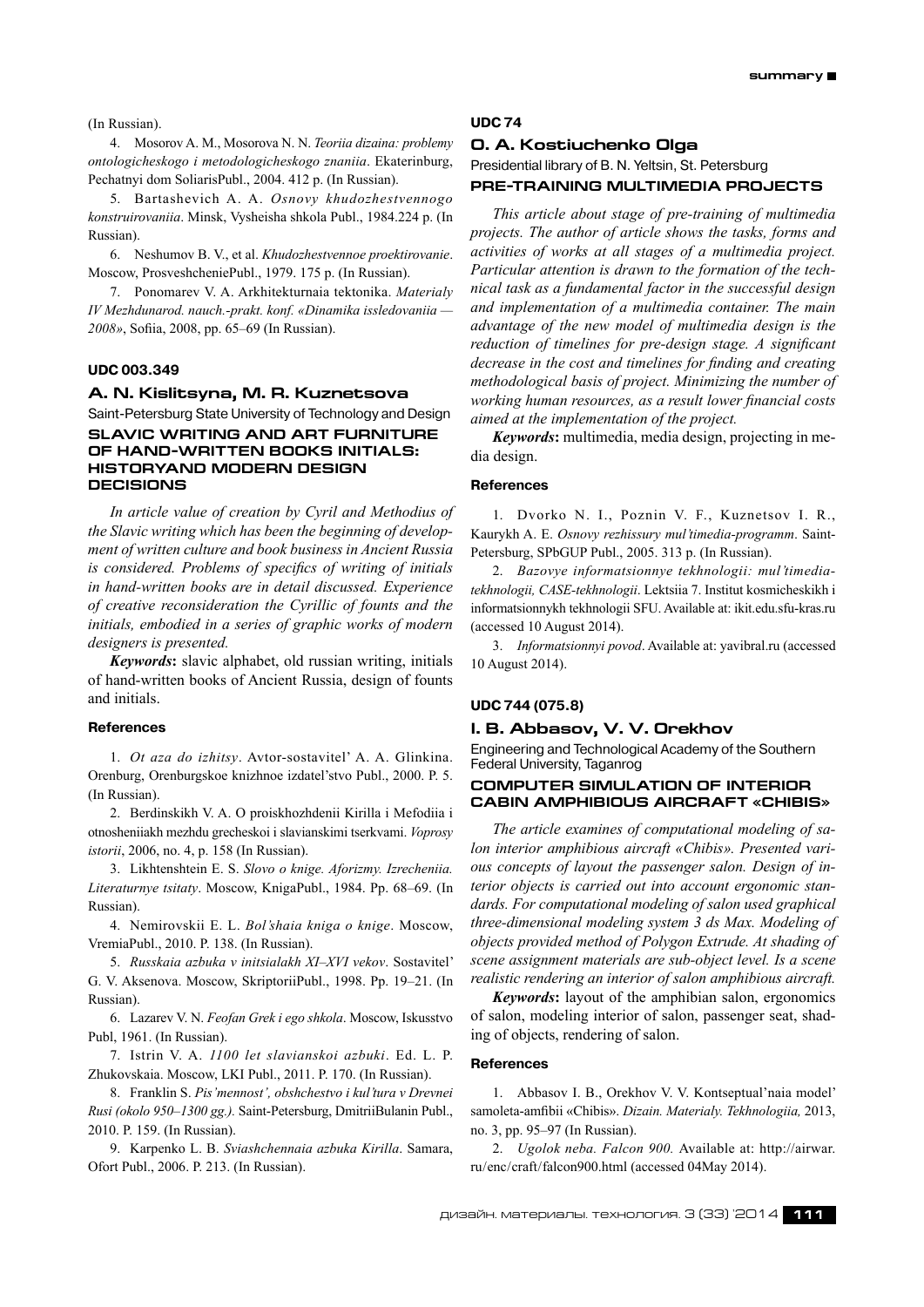#### **summary**

3. *TNTK im. G. M. Berieva.* Available at: http://www.beriev. com/rus/core. html (accessed 04 May 2014).

4. Orekhov V. V.,Abbasov I. B. Komp'iuternoe modelirovanie samoleta-amfibii Be-103.*Izvestiia IuFU. Tekhnicheskienauki*, 2011, no. 1, pp. 121–125 (In Russian).

5. Hall A., Mayer T., Wuggetzer I., Childs P. R. N. Future aircraft cabins and design thinking: optimisation vs. win-win scenarios.*Propulsion and Power Research*, 2013, vol. 2, no. 2, pp. 85–95. Available at: http://dx.doi.org/10.1016/j. jppr. 2013.04.001

6. Ustin V. B. *Kompozitsiia v dizaine. Metodicheskie osnovy kompozitsionno-khudozhestvennogo formoobrazovaniia v dizainerskom tvorchestve*. Moscow, AST; Astrel' Publ., 2007.239 p. (In Russian).

7. Vasin C. A., et al.*Proektirovanie i modelirovanie promyshlennykh izdelii*. Moscow, Mashinostroenie Publ., 2004. 692 p. (In Russian).

8. Abbasov I. B. Sozdaem chertezhi na komp'iutere v AutoCAD 2012. Moscow, DMK PressPubl., 2011. 136 p. (In Russian).

9. Abbasov I. B. Osnovy trekhmernogo modelirovaniia v graficheskoi sisteme 3ds Max. Moscow, DMK Press Publ., 2010. 176 p. (In Russian).

# **UDC 621.28**

# **Y. Kazakov, E. N. Drozdova, N. V. Averina, D. A. Lyul'eva, E. M. Kaynarova**

Saint-Petersburg State University of Technology and Design

# **TECHNOLOGY FOR DEVELOPING INTERACTIVE CROSSMEDIA ELECTRONIC TEXTBOOK OF MATHEMATICAL ORIENTATION**

*This article provides a comparative analysis of electronic educational resources of mathematical orientation, outlines the main stages of the technology development of electronic manual of mathematical orientation on the example of the textbook on linear algebra, and also discusses the problem of representation of the mathematical formulas in html format.*

*Keywords***:** electronic textbook, design, user interface, software, the logical structure, multi-layered, interactivity, crossmedia, interface design.

# **References**

1. Kazakov A. Ia., et al. Razrabotka tekhnologii sozdaniia interaktivnykh i krossmediinykh elektronnykh uchebnykh posobii. *Materialy XIX Mezhdunar. nauchno-metodich. konf. «Sovremennoe obrazovanie: soderzhanie, tekhnologii, kachestvo»*. Saint-Petersburg, SPbGETU «LETI» Publ., 2013, vol. 1, pp. 229–230 (In Russian).

2. *Teoriia veroiatnostei*. Bratsk, 2003. Available at: http://www.rsl.ru (accessed 16 July 2014).

3. *Zadachnik k praktikumu po diskretnoi matematike*. Ed. L. S. Lisitsyna. Saint-Petersburg, SPbGU ITMO, 2006. Available at: http:// de.ifmo.ru/bk\_netra/page. php? dir  $=2$ &tutindex=23&index=1&layer=1 (accessed 16 July 2014).

4. Vysshaia matematika.*Vysshaia matematika on-lain*. Available at: http://vmate.ru/(accessed 16 July 2014).

5. Kabinet matematiki onlain.*Reshenie matematiki onlain*. Available at: http://www.matcabi.net/(accessed 16 July 2014).

6. Matematika. Algebra onlain. Available at: http://mathematics.ru/(accessed 16 July 2014).

7. Browser Compatibility Test.*Browser Shots*. Available at: http://browsershots.org/(accessed 16 July 2014).

# **UDC 331.101.262**

# **I. V. Ilyinsky**

Saint-Petersburg State University of Technology and Design **INVESTMENTS INTO THE HUMAN CAPITAL AT THE ECONOMY MICROLEVEL**

*Article is devoted to studying of investments into the human capital. Investments of firms into formation and development of the human capital at the economy microlevel are analyzed. The international comparisons are considered and recommendations about improvement of this process in Russia are made.*

*Keywords***:** person, human capital, assessment methodology, intellectual capital, information capital.

# **References**

1. Chizhova L. S. The development of labor potential: the rationale for the strategy.*Human and labour*, 2006, no. 1 (In Russian).

2. *Official website of the US Department of state*. Available at: www.america.gov/ru (accessed 12 August 2014).

3. Il'inskii I. V. Konkurentosposobnost' chelovecheskogo kapitala Rossii: sostoianie, problemy, perspektivy [Competitiveness of human capital in Russia: status, problems, prospects]. Saint-Petersburg, SPGUTD Publ., 2011. (In Russian).

# **UDC 332.1**

#### **P. A. Kovzan**

The North-Western Institute of Management of the Russian Federation Presidential Academy of National Economy and Public Administration

# **Automotive clusters in Russia**

*This article examines the history of economic clusters and cluster policy modern Russia in the context of the automotive industry. Characterize the majorregions of the automotive and produced plants lineup. Are the principal directions for the feasibility study of economic benefits from the use of clusters and suggests steps for the development of clusters in Russia.*

*Keywords***:** politics, innovation, GDP, cluster, auto industry, professional training, international integration.

# **References**

1. *Otchet o deiatel'nosti Minpromtorga Rossii v 2010 godu i plany na 2011 god* [Activity report industry and trade of Russia in 2010 and plans for 2011]. Available at: http://www.minpromtorg. gov.ru/special/2010/0 (accessed 24 April 2014).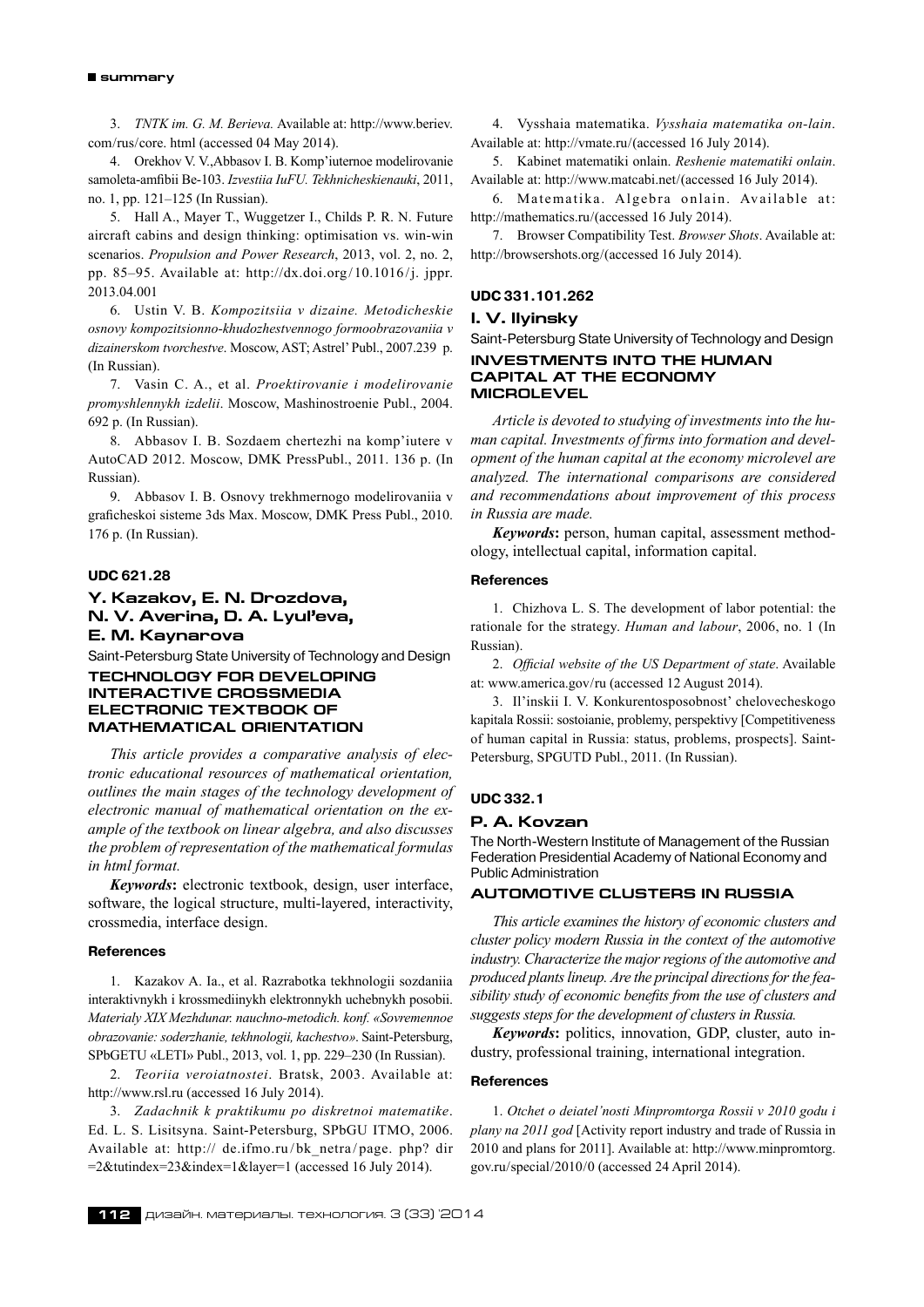2. *Klasternyi podkhod: dialog mezhdu predprinimateliami i gosudarstvom* [Cluster approach: dialogue between entrepreneurs and the state]. Available at: http://www.nb-media.ru/main. php? id=1&nid=2089 (accessed 22 April 2014).

3. RF Government Order of 17.11.2008 N 1662‑r «On the Concept of long-term socio-economic development of the Russian Federation for the period up to 2020» (with the «Concept of longterm socioeconomic development of the Russian Federation for the period up to 2020».*Konsul'tant-plius*.

4. *Ob utverzhdenii strategii razvitiia avtomobil'noi promyshlennosti Possiiskoi Federatsii na period do 2020 goda* [On approval of the development strategy of the automotive industry of the Russian Federation for the period until 2020]. Available at: http://www.businesspravo.ru/Docum/DocumShow. asp? DocumID=168495&DocumType=27 (accessed 19 April 2014).

5. Proizvedeno v Rossii: Vremia sobirat' marki.*Za rulem*. Available at: http://www.zr.ru/content/articles/119811-proizvede no\_v\_rossii\_vrema\_sobirat\_marki/(accessed18April 2014).

6. Condition passenger car industry of the Member States of the Customs Union and Common Economic Space in 2010–2012. *Evraziiskaia ekonomicheskaia komissiia*, 2012, pp. 41–43.

7. *Proekt «Evropeiskaia set' strategii avtomobilestroeniia»* [European Network Project number automotive strategy]. Available at: http://www.poria.ru/neweasn. html (accessed 15 April 2014).

#### **UDC 33**

#### **T. R. Mkrtchyan, N. D. Goryunova**

Saint-Petersburg State University of Technology and Design **Integrated assessment of the corporate culture of values of pressure on organizational behavior. of the corporate culture of values of pressure on organizational behavior**

*Developed the technology implementation of the corporate culture of the organization. A model of organizational behavior of employees, depending on the type of corporate culture. The technique used for the integrated modeling system pressure valuable indicators in the framework of the corporate culture of the organization in order to improve management of organizational behavior.*

*Keywords***:** management, efficiency, organizational behavior, corporate culture, model, pressure indicators valuable integral indicator.

#### **References**

1. Kameron K., Kuinn R. *Diagnostika i izmenenie organizatsionnoi kul'tury.* Ed. I. V. Andreeva. Saint-Petersburg, Piter Publ., 2001. (In Russian).

2. Mkrtchian T. R. Analiz organizatsionnykh faktorov obespecheniia kachestva produktsii.*Vestnik Sankt-Peterburgskogo gosudarstvennogo universiteta tekhnologii i dizaina. Ser. 3. Ekonomicheskie, gumanitarnye i obshchestvennye nauki*, 2013, no. 2 (In Russian).

3. Mkrtchian T. R. Analiz organizatsionnykh faktorov obespecheniia kachestva produktsii.*Izvestiia vuzov. Tekhnologiia legkoi promyshlennosti*, 2014 no. 1 (In Russian).

# **UDC 338**

# **A. Verbin**

Saint-Petersburg State University of Technology and Design **INFORMATION AND COMMUNICATION TECHNOLOGIES IN ECONOMIC** 

# **ACTIVITIES** *The author maintains that there is no theoretical proof or empirical evidence of a specific efficiency of the*

*so called new economy or knowledge economy as it was maintained at the turn of the century and is sometimes maintained today as for the internet economy and digital economy.*

*Keywords***:** new economy, knowledge economy, internet economy, digital economy.

#### **References**

1. Bell D. *The Coming of the Postindustrial Society*. Penguin Books, 1973. Pp. 33–39, 467.

2. Kelly K. *New Rules for the New Economy*. N. Y., Viking, 1998; Bernstein P. Are Networks Driving the New Economy? *Harvard Business Review*, 1998, November — December, pp. 159–166; Trofimova A. A., Korshunov I. A. Sovremennyi innovatsionnyi menedzhment. *Innovatsii*, 2003, no. 2/3, p. 85 (In Russian); Berezhnov G. V. *Innovatsionnaya deyatel'nost'predpriyatiya*. Moscow, Melan Publ., 2006. P. 10. (In Russian); Yasin E., Snegova M. Institutsianal'nye problemy Rossii v mirovom kontekste.*Voprosy ekonomiki*, 2010, no. 1, pp. 25–26 (In Russian).

3. *The Economist*, 2003, September 13, p. 65; Horn F. *L'Economie des logiciels*. Paris, Découverte, 2004. P. 30 (In French).

4. Foss N. J. *Strategy, Economic Organization, and the Knowledge Economy*. Oxford, Oxford University Press, 2005. Pp. 18–19.

5. Foss N. Opus cit. P. 4, 6. Sm. takzhe Rothberg H., Erickson G. In: *Knowledge to Intelligence*. Amsterdam, Boston, N. Y., Elsevier, 2005. P. xxiii.

6. Artus P. *Macroeconomie. Problèmes contemporaines*. Paris, Economica, 2003. P. 3 (In French); Foss N. Opus cit. P. 1, 4, 6.

7. Nonaka I. and Teece D. J. *Managing Knowledge*. London, Sage, 2001. P. 130.

8. Ryan D., Jones C. *Understanding Digital Marketing*. London, Keagan Page, 2013.

9. Stewart J. B. In: Bubble to Fizzle for Social media. International Herald Tribune, 2012, August. P. 17.

10. Varshavskii A. U. Naukoemkie otrasli i vysokie tekhnologii.*Ekonomicheskaya nauka sovremennoi Rossii*, 2000, no. 10, p. 69 (In Russian).

11. Toffler A. Powershift.*Knowledge, Wealth and Violence at the Age of 21st Century*. N. Y., Toronto, Bentam Books, 1990. P. 215.

12. Head S. *The New Ruthless New Economy. Work and Power in the Digital Work*. Oxford, Oxford University Press, 2003. P. 109, 117.